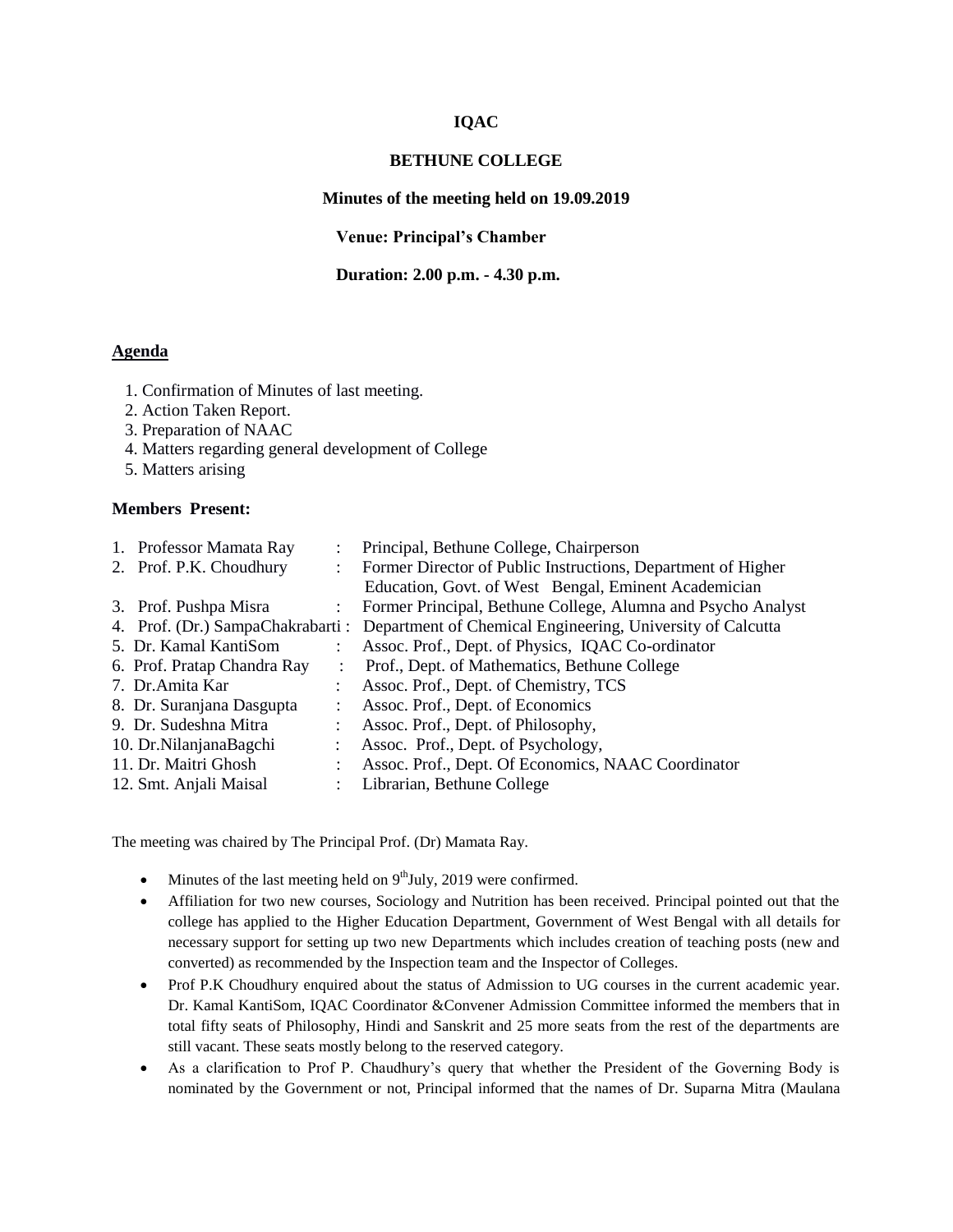Azad College) and Dr Papiya Ghosh (Vijay Krishna Girls' College) have been communicated to the college as the V.C.'s nominee. The name of the Government nominee has not yet been received the college.

- In response to Prof. P. Chaudhury's query, Principal informed that as desired by the Government, a self assessment format for NAAC accreditation with tentative scoring had been sent to the Higher Education Department, where the score was upgraded to 3.25 in 4 point scale. The IQAC will maintain the respective supportive documents to justify this scheme. IOAC Co-ordinator Dr. Kamal Kanti Som explained how the scoring was quantified following the given benchmarks. Dr. Som also informed about the weak score areas, namely collaborative research and number of teachers from outside the state.
- Principal maintained that the IQAC should report the search action following the notice served regarding the upgrading of the low scoring fields.
- Prof P. Chaudhury enquired whether AQAR till the current academic year has been uploaded or not. The IQAC Convener Dr Sudeshna Mitra and the NAAC Co-coordinator Dr Maitri Ghosh informed that though there is some delay regarding this, efforts are on to upload the AQARs within a target date so that the NAAC SSR can be uploaded by September 2020.
- Prof P. Chaudhury enquired whether each department is organizing atleast 2 seminars per year and whether the proceedings of the seminars are being published or not.
- $\bullet$

Dr Kamal Kanti Som reported that in the extended phase of Admission, post registration, 49 online admissions took place which reflects the reputation of the college.

- Dr Sudeshna Mitra placed the list of the members of the NAAC steering committee which has been ratified in the TC meeting before the house.
- Prof P Chaudhury suggested that a meeting need to be held between NAAC steering committee and IQAC members to discuss in details the different criterion with emphasis on innovations, distinctive features and add on courses.
- Dr. Sudeshna Mitra emphasized that Seminars/ workshops on Quantitative Benchmarks for NAAC need to be organized soon.

## **Actions taken:**

- Dr Nilanjana Bagchi informed that identification of students with depression through counseling as suggested by Dr Sampa Chakrabarti is going on. She also informed that in order to facilitate the counseling process the Counselling Cell of Bethune College is trying to organize a workshop on Suicidal Tendency and Mental Health Diagnosis together with the Department of Psychiatry, SSKM Hospital, Kolkata
- Dr Sudeshna Mitra recounted the different ways and procedures to create a knowledge repository which will be uploaded in the web site. Dr. Maitri Ghosh elaborated on the matter. Audio visuals containing e lecture series can be prepared through sharing from different colleges and PG departments under C.U. Collaboration with similar colleges under C.U, e content, student support and creation of modules by the teachers can be the outcome of this action. Prof P. Chaudhury suggested that links for workshop materials held in different colleges can be provided in the college web site if the concerned colleges permit. Prof Pushpa Misra suggested whether YouTube may be utilised or not.
- Resource persons have been contacted for delivering the birth bicentenary lectures of Vidyasagar and Mahatma Gandhi (150 years). Students Activity Cell of the college has held exhibitions on the same.
- Initiatives have been taken to start Tuesday Lectures after the Puja Vacation
- Question bank for internal examinations of the college for web site is under process.
- The IQAC convener reported that Academic Audit for this session has been completed.
- Principal reported that a Spanish language course will be introduced in the college after surveying the willingness of the students.70 willing candidates have reported and DCPL will be requested to conduct the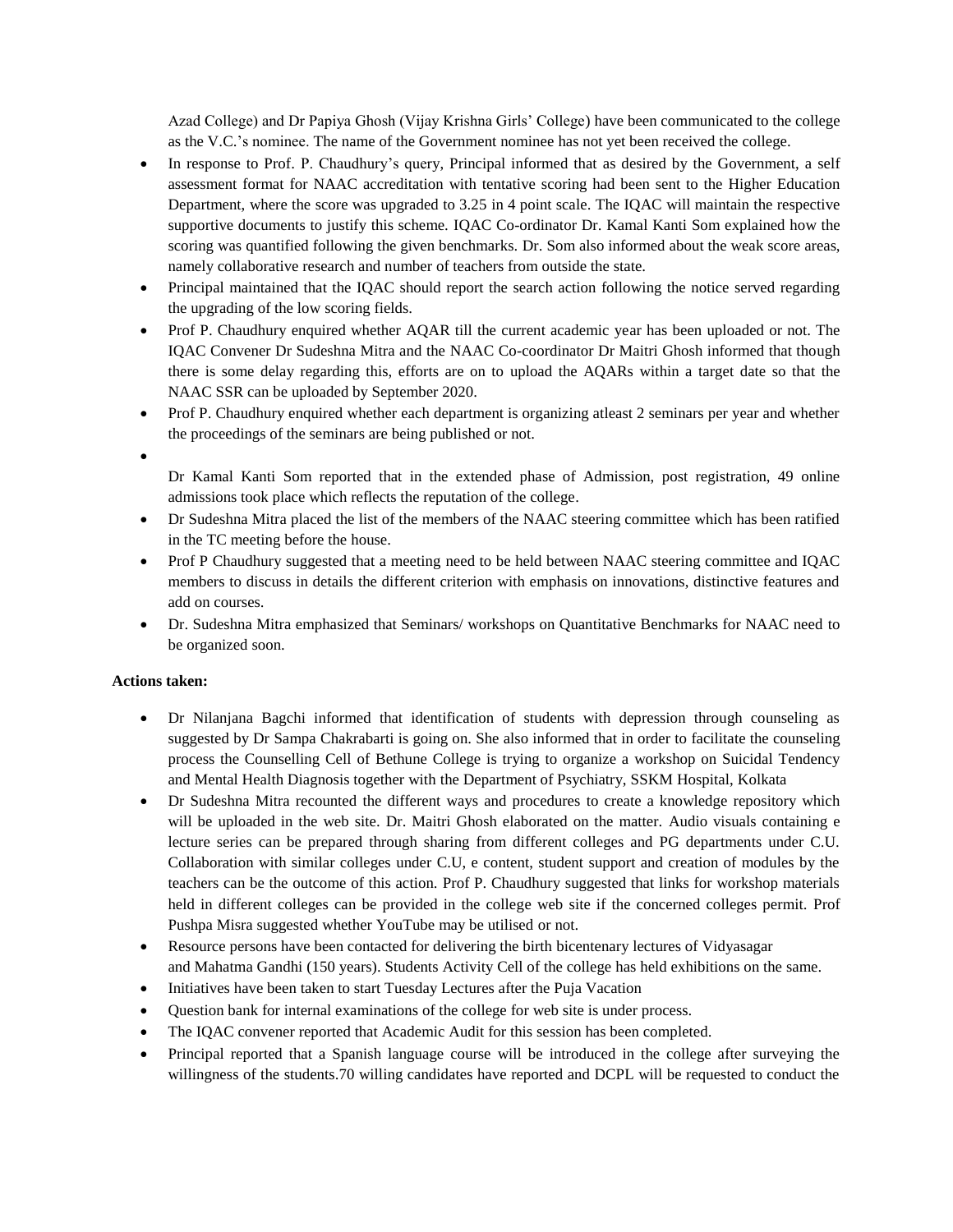course after signing an MOU. The members ratified the introduction of this course which will benefit the students.

## **Agenda 3: Preparation of NAAC**

- Principal informed the members that an office room is required to facilitate preparation work for NAAC and the computer lab in the vertical extension of the Kadambini building can be converted to the same. An estimate of Rs three lakhs nine thousand and four hundred has been submitted by the PWD.
- Principal proposed to generate an IQAC fund out of the nongovernmental fund which stand at 1.30 crores now. With ratification by all the external and internal members, it is resolved that a minimum of Rs 50 lakhs from the nongovernmental fund will be kept in FD to be opened with SBI for a period of 10 years. The amount may be more, if available funds permit. The interest earned for this FD to be utilized for
	- 1. Principal's Gold Medal Annual Prize
	- 2. Quality Enhancement proposals to be placed before IQAC full body and to be funded as recommended by the IQAC.

Prof Sampa Chakrabarti proposed that quarterly interest payment mode should be opted for.

## **Agenda 4: Matters regarding general development of the college**

- Principal reported the works that were done in compliance with the recommendations of the NAAC peer team.
- Prof Pushpa Misra suggested that introduction of Environmental Science course should be under consideration, for better employability of students and other benefits.
- Principal informed that construction of state of the art Hostel is near completion. This will help in getting international students. In this connection Principal reported that a Bangladeshi student took admission this academic year. A photograph of the hostel building has been uploaded in the college web site.
- Prof Pushpa Misra suggested that access to library should be made on line. Principal pointed out that potential is there which can be implemented fully.
- The process of mentoring of the students is already being carried out and documents relating to that (minutes of the meeting held for this purpose) are being maintained as pointed out by Dr Maitri Ghosh. Prof Pratip Chaudhury pointed out that problems faced by the students be documented and a periodic feedback regarding this to be collected from the students.
- Regarding the issue of providing wi-fi in the students' common room the members suggested that wi-fi should have limited access.

All the members agreed that more or less NAAC compliance has been achieved.

Principal reported the activities undertaken in the  $3<sup>rd</sup>$  cycle of NAAC

- Prof SampaChakrabarti suggested that employers' feedback of the students getting placed through campus recruitment in the college need to be collected. Also an e waste bin has to be installed.
- Prof Pushpa Misra suggested that steps for water conservation need to be initiated.
- Principal informed that proposals are there for Gandhi Peace March and Education awareness Programme with WCC Education on Wheels.